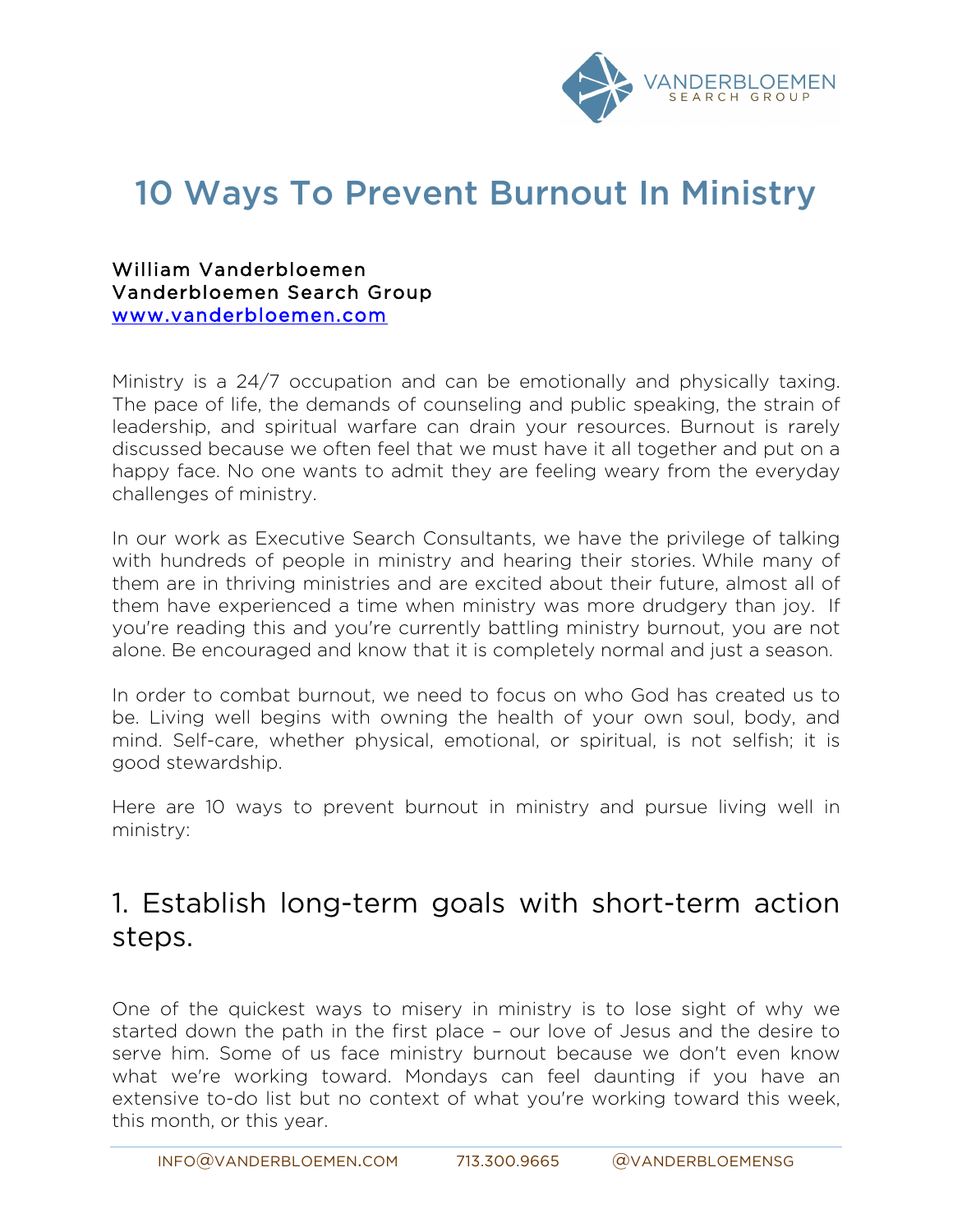

Establish long-term goals with your ministry team that inspire you with a vision of what's ahead and why it matters. It's equally important to determine shortterm action steps for each of your long-term goals so that you can see realtime, tangible examples of your goals coming to fruition. Achieving those short-term steps will help you see the light at the end of the tunnel.

Caveat: In setting goals, don't develop unrealistic expectations. Leaders can sometimes set goals and expectations for themselves and their organization that they simply do not have the capacity or resources to achieve. If we have unrealistic expectations and we fail to live up to them, we can spiral into disappointment. In those moments, it's important to remember that God is not disappointed in us.

#### 2. Take care of yourself.

A church is only as healthy as the health of its leaders, and holistic self-care is three-fold:

- Take care of your soul. Jesus taught us that the Christian life is "inside out." Proverbs 4 says "Above all else, guard your heart, for everything you do flows from it." Nothing is more important than guarding the attitude of your heart. Set aside time for personal Bible study, fellowship with family and close friends, and use the Sabbath to refuel and center yourself and your walk with the Lord.
- Take care of your body. Getting the body well contributes to the well being of your soul as well. One study found that when a group of people suffering from mild to moderate depression exercised for at least 20 minutes 3 times a week, they were significantly less depressed 5 weeks later. The benefits were immediate and were maintained as long as they kept on exercising. Make healthy living – eating, exercising, and sleeping – a priority.
- Take care of your mind. Learning inspires growth and innovation. Read a new book on your area of ministry, take a Bible class, and attend leadership conferences. It's difficult to feel stagnant or burnt out in your ministry when you're being challenged to try new things.

#### 3. Rest.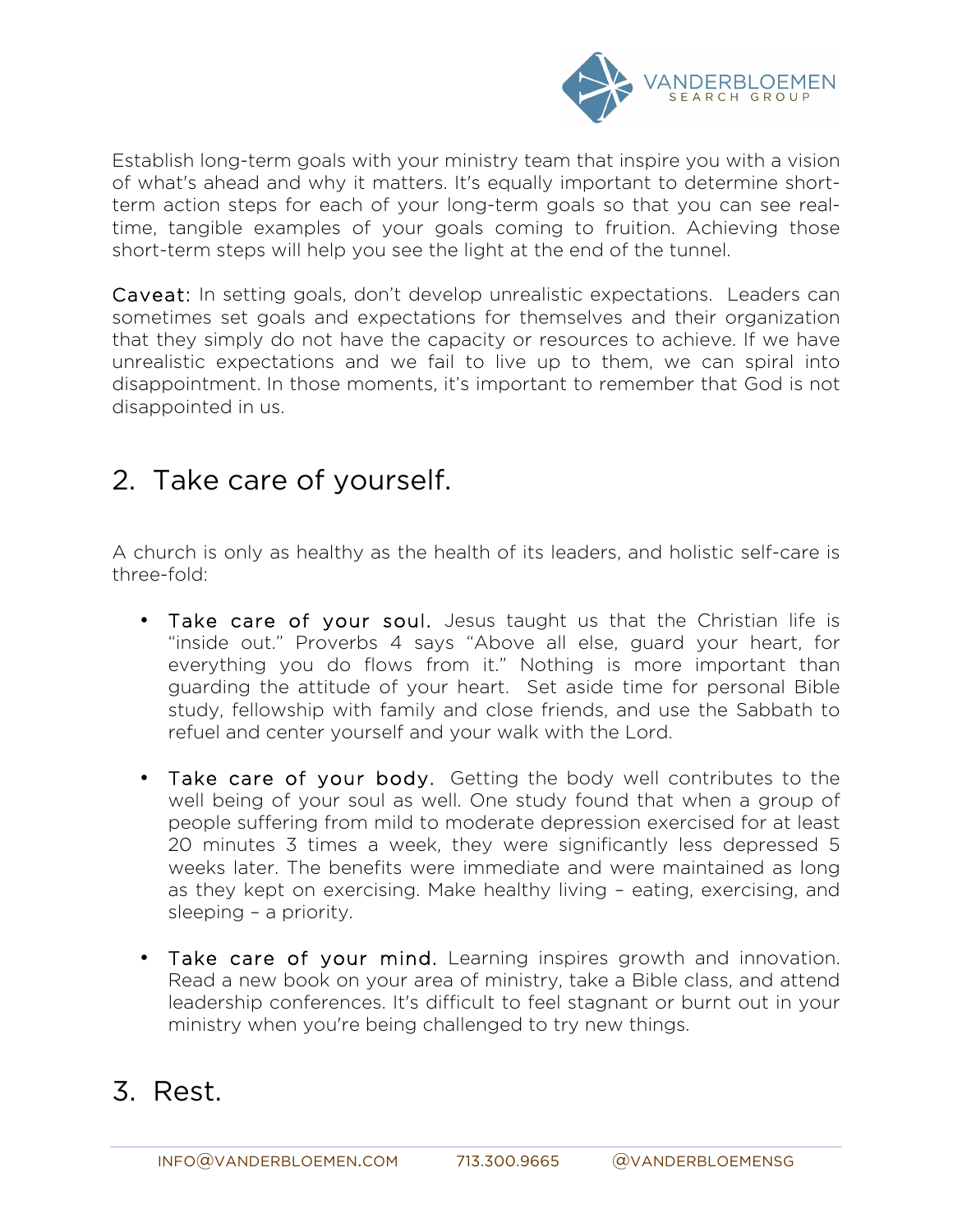

Taking time away to refocus and be refreshed is not optional – it is vital for your health and longevity in ministry. Perhaps you're suffering from burnout because this has not been a priority for you in the past.

If you're new to the discipline of rest, try this: rest 1 day every week, 1 weekend every month, 1 week every year, 1 month every 5 years. Whether or not this guideline works for you, establishing regular, scheduled rest is a must. Is it time for you to take a sabbatical? Do you set aside the Sabbath to truly rest? If you preach on Sundays, are you using Mondays to recuperate?

#### 4. Pursue your passion.

Be sure you're in a place in ministry that most aligns with your passion. Center your day on the part of your job you are most passionate about. If you're not currently in a position where you're able to pursue your passions, try talking with your leaders about how you can incorporate your passions into your daily responsibilities. You'll do your best work when you're doing what you love.

#### 5. Don't focus on people pleasing.

In ministry, we not only work for the "audience of one," we also work to minister to the people God has called us to serve. As we focus on serving others, in can be easy to fall into caring too much about the approval of others, and that can suck the life out of us. We need to shift our concerns about what people might think of us to what God is calling us to say and do. His "well done" is more important than anyone else's.

#### 6. Don't become a perfectionist.

Perfectionism replaces "faithfulness" with "external fruitfulness" as the ultimate measure of someone in ministry. Excellence in all we do is something to strive for, but be careful not to slip into an unhealthy drive for perfection. It's easy to focus on the external things that we can control – the wording of our messages, the placement of greeters, and the perfect background for the worship set – instead of focusing on letting the Holy Spirit work internally. Perfectionism is a never-ending pursuit that will ultimately make you and those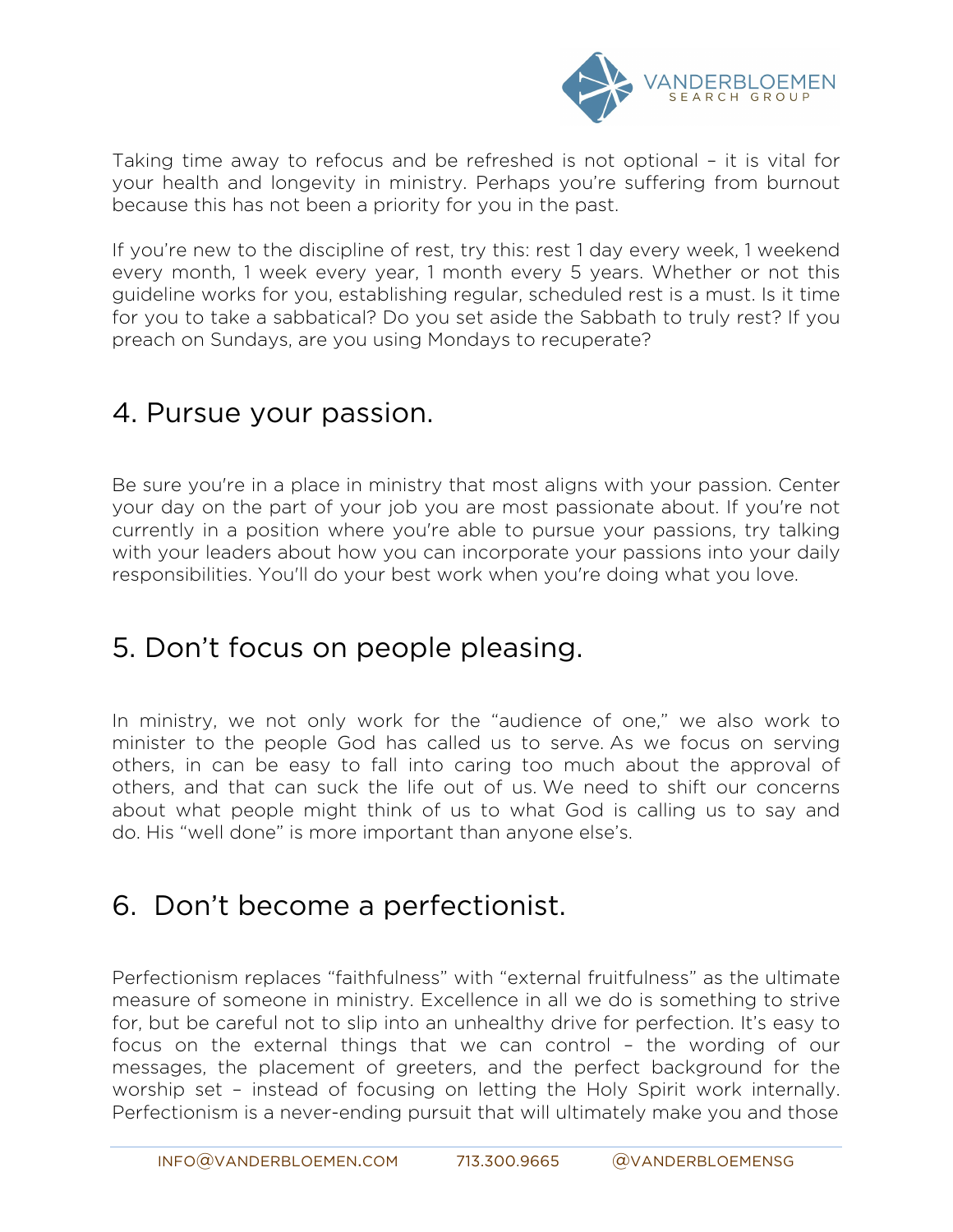

around you miserable. It may sound funny, but try to knowingly make one minor mistake a day just to remind yourself that while excellence is a worthy goal, perfection is not.

## 7. Don't do it alone.

When we feel overwhelmed with leadership responsibility, it's often our natural inclination to isolate ourselves. However, this often causes us to make decisions that can negatively influence us, people we care about, and organizations we serve. The solution to this is to identify a few close friends outside of your organization whom you trust and seek out a confidential mentoring relationship. Enthusiasm is contagious. Seek community with those who have walked in your shoes and are thriving in ministry. They have most likely experienced the ministry burnout you're feeling and will have advice on ways they overcame it.

#### 8. Gain clarity on who you are.

As Psalm 139:13 says, each of us are fearfully and wonderfully made. Who has God uniquely made you to be? What are you good at? What are you not good at? What energizes you? What sucks the life out of you? Which moments of life have made you feel the most alive? Which moments have made you feel depressed or defeated? If money weren't an issue, what would you spend your life doing? Profiles like Leading From Your Strengths, Myers Briggs, Strengthsfinders, and DISC are also helpful tools to help you gain clarity about your gifts, strengths, blind spots, and areas to work on improving.

#### 9. Determine what matters most to you.

As Matthew 6:24 says, "No one can serve two masters." Jesus wasn't just talking about God and money. Much of our burnout happens when we place value on the wrong things. Many people in ministry will stretch themselves too thin by trying to do too much and be all things to all people. Overcoming this requires some "heart surgery." Gather a few trusted friends around you. Ask them to give you honest feedback about what drives your decisions. Write down your priorities, both personal and in your ministry, and focus the bulk of